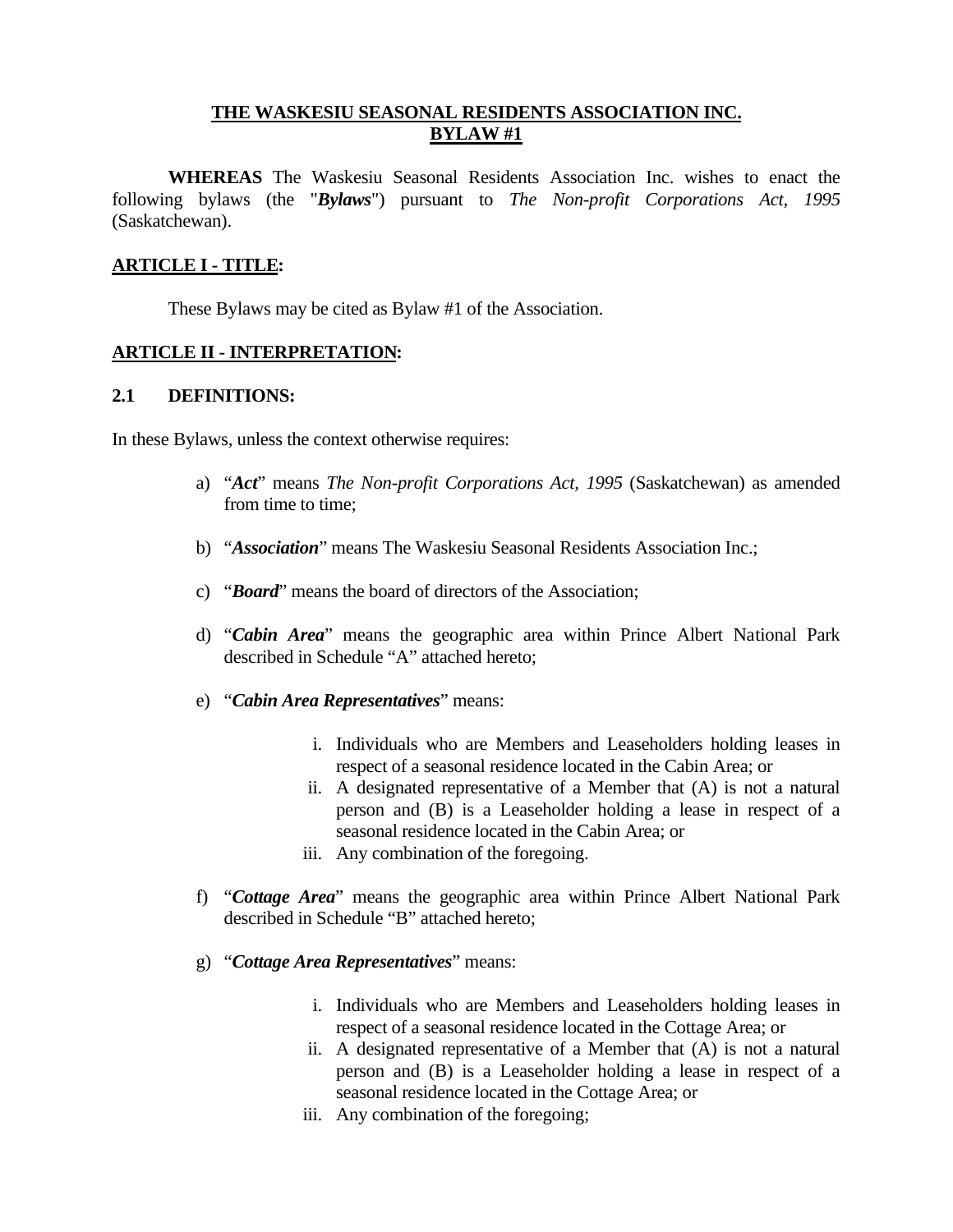- h) "*Director*" means a member of the Board;
- i) "*Individual*" means a natural person;
- j) "*Leaseholder*" means a Person who holds a lease of real property (as tenant) with Her Majesty the Queen in Right of Canada, her predecessors, or her duly appointed representatives or successors (as landlord), in respect of a seasonal residence located in the Cabin Area or the Cottage Area;
- k) "*Membe*r" has the meaning ascribed in Section 4.1; and
- l) "*Person*" includes Individuals, corporations, partnerships, trusts, unincorporated organizations or other legal entities.

#### **2.2 INCORPORATION BY REFERENCE:**

The definitions in the Act on the date these Bylaws become effective are incorporated herein by reference to the extent that they are not inconsistent with the definitions contained in these Bylaws.

#### **2.3 GENDER:**

Words importing the singular number include the plural, and *vice versa*, and words importing the masculine gender shall include the feminine gender and the neuter.

#### **ARTICLE III – OBJECTS:**

#### **3.1 OBJECTS OF THE ASSOCIATION**

The objects of the Association are as follows:

- a) To work with Parks Canada Agency, the Waskesiu Community Council (including, if and when created, the council of the municipality of Waskesiu), and with other officials within Prince Albert National Park in relation to matters of common interest to Leaseholders including, without limitation, matters pertaining to the occupancy, use, rental, maintenance, leasing and/or improvement of seasonal residences (including cottages and cabins) in Prince Albert National Park and the areas in which such seasonal residences are located;
- b) To promote better acquaintance, understanding and co-operation among Leaseholders and other stakeholders having an interest in, visiting, or making use of, Prince Albert National Park;
- c) In conjunction with other stakeholders having an interest in Prince Albert National Park, working to protect, promote and enhance the environment within the Townsite of Waskesiu and Prince Albert National Park;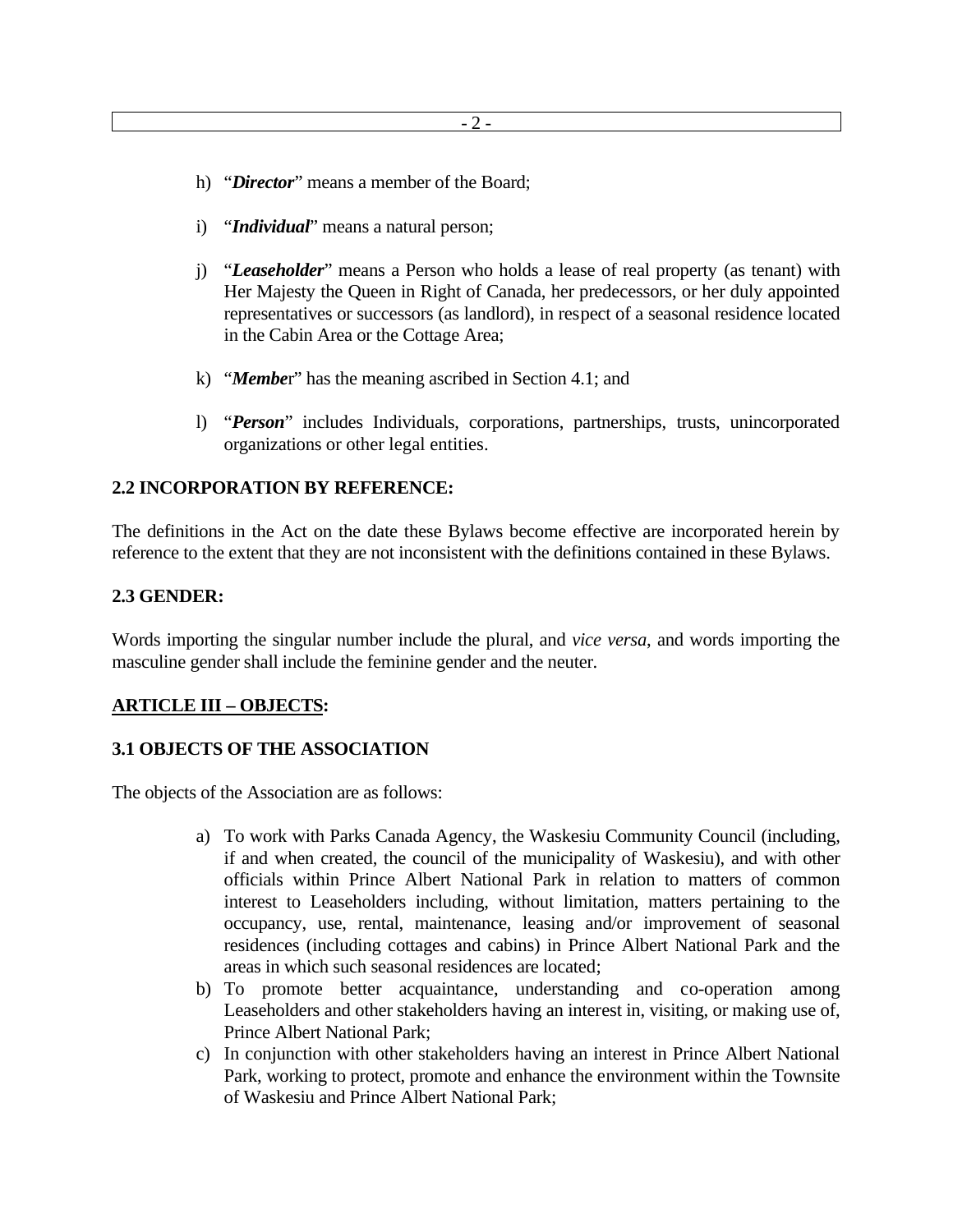- d) In conjunction with other stakeholders having an interest in Prince Albert National Park, working to protect, promote and enhance the infrastructure and the recreational and cultural facilities within the Townsite of Waskesiu and Prince Albert National Park;
- e) To provide a forum for the discussion and dissemination of information on matters of interest to Leaseholders; and
- f) To do all such other things as may be incidental or conducive to the attainment of the foregoing objects, and the exercise of the powers of, the Association.

#### **ARTICLE IV – MEMBERS AND MEMBERSHIP:**

#### 4.1 **MEMBERS**

The Members of the Association shall consist of those Leaseholders that have paid the Association's annual membership fee and are otherwise members in good standing of the Association.

#### 4.2 **TERMINATION OF MEMBERSHIP**

- a) A Member's rights, privileges and interests in the Association cease upon termination of such Member's membership in the Association.
- b) Membership in the Association is automatically terminated when:
	- i. the Member resigns pursuant to subsection  $4.2(c)$ ;
	- ii. the Member is required to resign, or the Member's membership is terminated, pursuant to subsection 4.2(d);
	- iii. the Member ceases to be a Leaseholder.
- c) Any Member may resign from membership in the Association at any time by submitting a resignation, in writing, to the Board.
- d) Any Member may be required to resign by an affirmative vote of at least 75% of the Directors on the grounds that the Member:
	- i. having been held by a court of competent jurisdiction to have violated some law (whether statutory, regulatory or a policy in force as if enacted as a statute or regulations) and has thereby subjected the Association, the Board, and/or another Member to criticism or adverse publicity; or
	- ii. for failure to comply with the Bylaws or Articles of the Association; or
	- iii. for any other reason whatsoever,

provided that notice of such proposed action and the reasons therefor are given to the Member at least thirty (30) days in advance and the Member is given the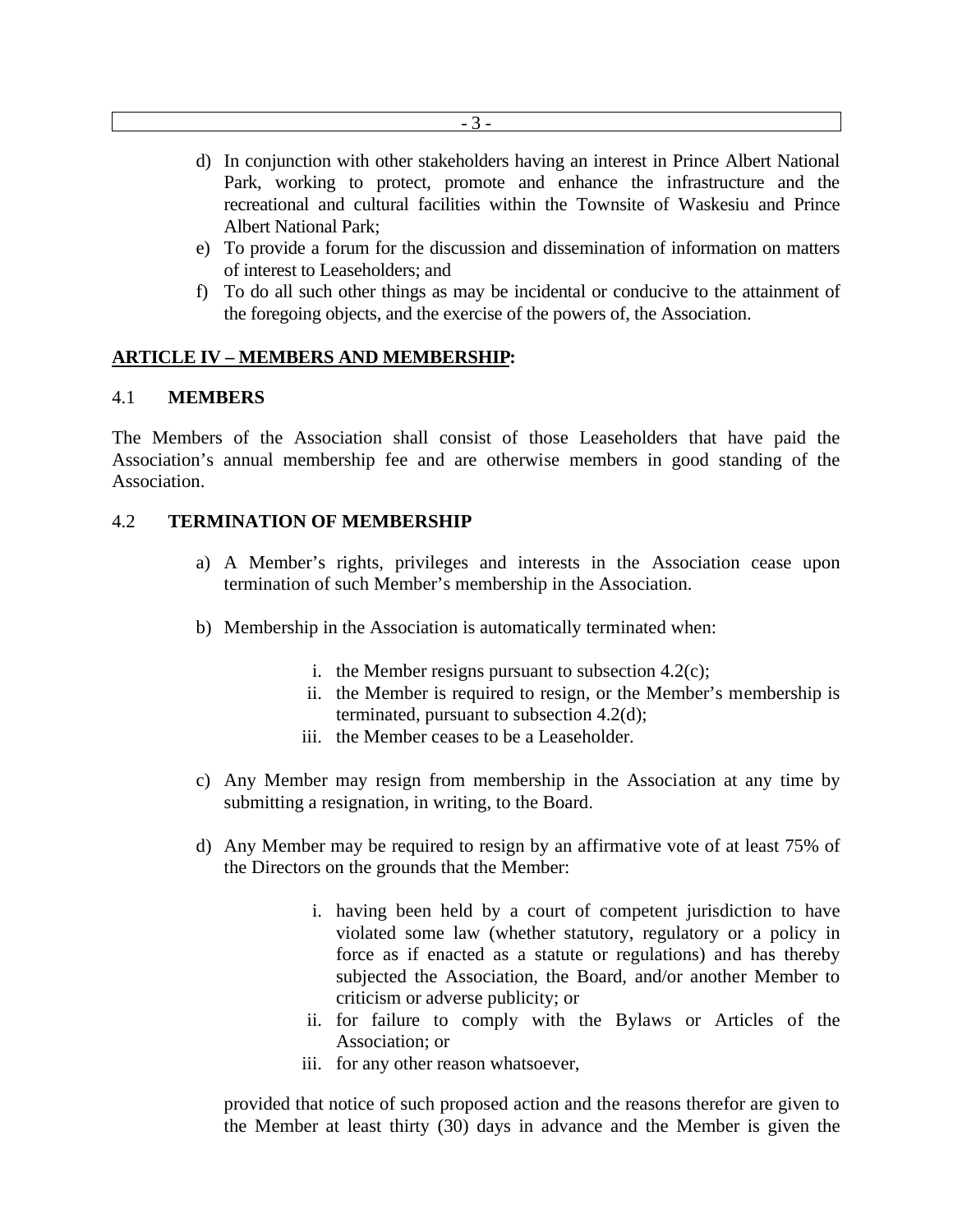- 4 -

opportunity to be heard at the meeting at which the action is to be taken; and provided further that nothing herein shall be interpreted to prohibit any Member at any time and on any issue from taking a position or following a course of action at variance with that of the Association.

- e) Membership in the Association shall not be transferable or assignable in any manner.
- f) Membership in the Association shall terminate automatically upon the death of an individual Member, or upon the bankruptcy, dissolution or liquidation of any Member that is not an Individual.

#### **ARTICLE V - MEETING OF MEMBERS:**

#### **5.1 ANNUAL GENERAL MEETINGS:**

- a) An annual general meeting of Members shall be held in the month of June, July or August in each year at a time and place in the Townsite of Waskesiu, Prince Albert National Park, to be fixed by the Board.
- b) The business to be conducted at the annual general meeting of the Association shall be to receive the reports and statements required by the Act to be placed before the meeting, the election of Directors, the appointment of auditors, if required, and the transaction of such other business as may be properly brought before the meeting.

#### **5.2 SPECIAL & GENERAL MEETINGS:**

- a) The President, the Chair of the Board, or any two (2) Directors shall have the power to call a special or a general meeting of Members at any time, the general nature of which shall be specified in a notice calling the meeting which shall be in the form required under this Article.
- b) Upon the written request of not less than twenty percent (20%) of the Members entitled to vote at a meeting of the Members, the President, the Chair of the Board, or any two (2) Directors shall call a special or a general meeting of the Association.

## **5.3 NOTICE OF MEETINGS:**

Notice of a special or a general meeting shall be given to all Members not less than fifteen (15) days prior to the meeting date and shall specify the place, date and hour of the meeting, and the general nature of the business to be conducted at the meeting. Notice of any meeting of Members or any irregularity in any such meeting or in the notice thereof may be waived by any Member, in any manner, and such waiver may be validly given either before or after the meeting to which such waiver relates. Attendance of any Member shall be deemed to constitute a waiver of notice of the meeting, except where that Member at the opening of business of the meeting states to the meeting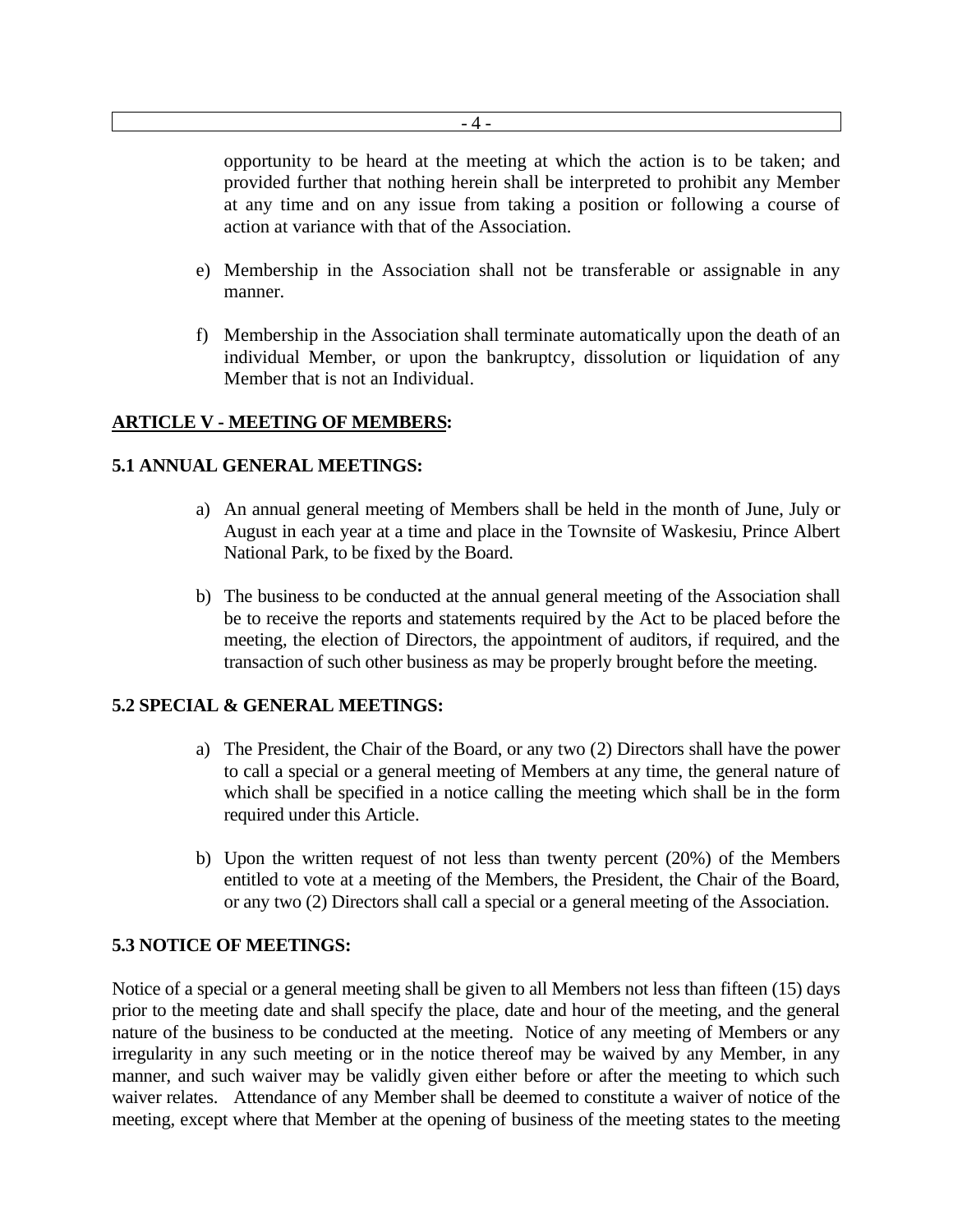- 5 -

that his or her attendance at the meeting is solely for the purpose of objecting to the transaction of any business on the ground that the meeting is not lawfully called.

#### **5.4 CHAIR OF MEETINGS & ADJOURNED MEETINGS:**

- a) The President of the Association or, in the absence of the President, the Chair of the Board, shall be the chair of any meeting of Members. If no such officer is present within fifteen (15) minutes of the time fixed for holding the meeting, the Members present and entitled to vote thereat are entitled to choose one of their number to be chair of the meeting.
- b) The chair of a meeting of the Members may, with the consent of the meeting, adjourn any meeting of Members from time to time to a fixed time and place in the Townsite of Waskesiu, Prince Albert National Park and, subject to the Act, no notice of the time and place for the holding of the adjourned meeting shall be required if the adjourned meeting is held in accordance with the terms of adjournment and if a quorum as constituted at the time of adjournment is present thereat. Any business may be brought before or dealt with at any adjourned meeting which might have been brought before or dealt with at the original meeting in accordance with the notice calling the same.

# **5.5 QUORUM:**

- a) Ten (10) Members personally present shall constitute a quorum at any special or general meeting of the Association.
- b) No business, other than the election of a chair and the adjournment or termination of the meeting, shall be conducted at a special or general meeting at a time when a quorum is not present.
- c) If at any time during a special or general meeting there ceases to be a quorum present, business then in progress shall be suspended until there is a quorum present or until the meeting is adjourned or terminated.
- d) If within thirty (30) minutes from the time appointed for the meeting a quorum is not present, the meeting, if convened on the requisition of Members, shall be terminated, but in any other case, it shall stand adjourned to the same day in the next week, at the same time and place, and if, at the adjourned meeting, a quorum is not present within thirty (30) minutes from the time appointed for the meeting, the Members then present shall constitute a quorum.

## **5.6 VOTING:**

a) A Member is not entitled to vote on a resolution unless the Member is a Member in good standing in accordance with the Bylaws of the Association. For greater certainty, "good standing" includes payment by the Member of the annual membership fee, if any, as determined by the Board from time to time and assessed by the Association.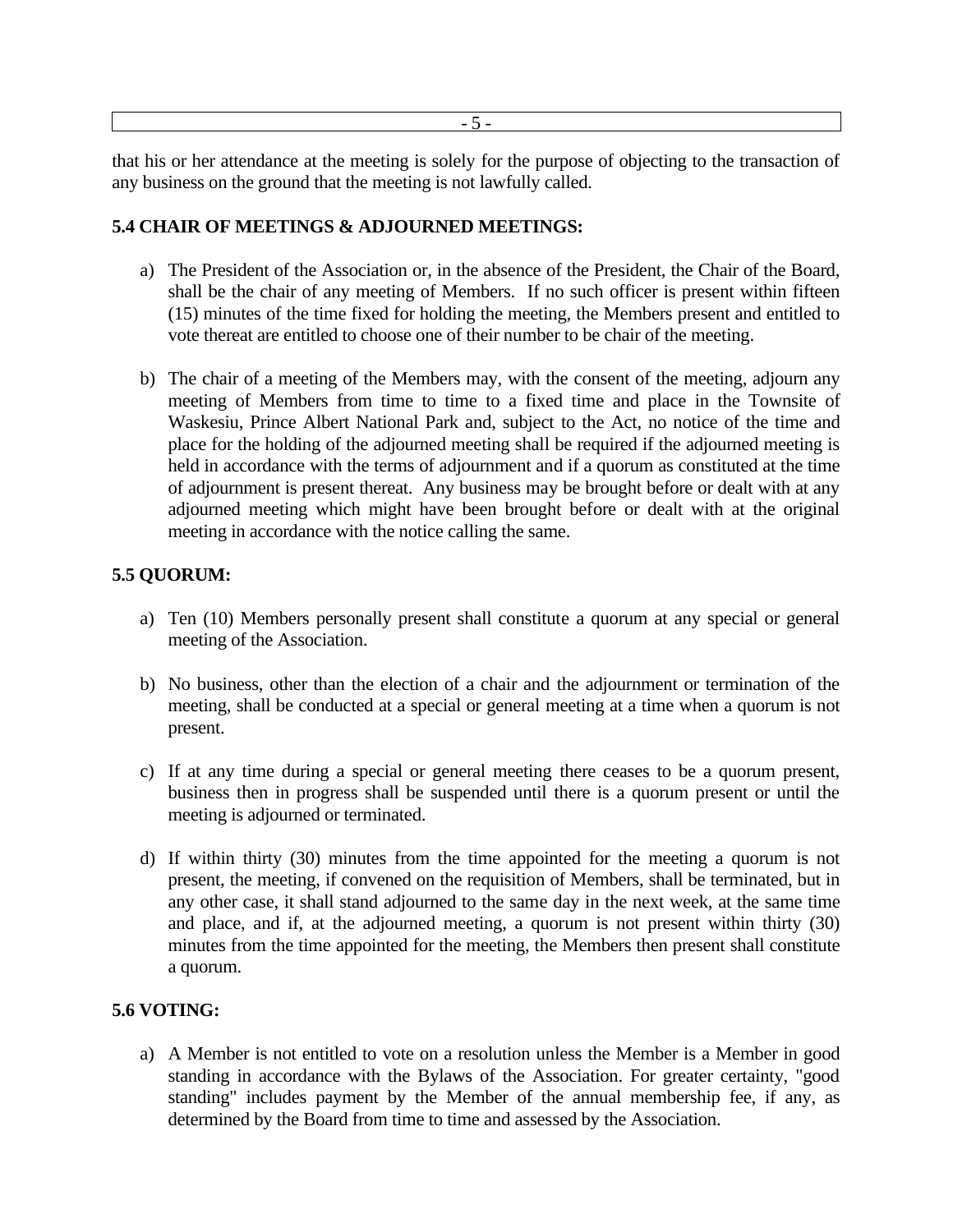- b) Voting by proxy is not permitted.
- c) Members that are not Individuals (including but not limited to bodies corporate, trusts, partnership and other legal entities) shall be required to appoint, in writing, a designated representative to vote on behalf of such Member at meetings of the Members.
- d) Voting shall be on the basis of one (1) vote per Member. For greater certainty, in the event that there is more than one lessee listed on the lease of real property held by a Leaseholder in respect of such Leaseholder's seasonal residence, then only one (1) membership may be held by such Leaseholders, collectively, and such Leaseholders may, collectively, only exercise one (1) vote at meetings of the Members of the Association.
- e) Subject to the Act, resolutions or questions arising at any meeting of Members shall be determined and will be passed by a majority of the votes cast by the Members on the resolution or question. The chair of the meeting shall be entitled to vote on any question however, in the case of an equality of votes, the question shall be decided in the negative (and, for greater certainty, the chair of the meeting shall not have a second or casting vote).
- f) Voting at a meeting of Members shall be by show of hands except where a ballot is demanded by a Member entitled to vote at the meeting.
- g) At a meeting, unless a ballot is demanded, a declaration by the chair of the meeting that a resolution has been carried, or carried unanimously, or carried by any particular majority, or not carried by a particular majority, shall be conclusive evidence of the fact without further proof of the number or proportion of votes recorded in favour of or against the motion.

## **ARTICLE VI - NOTICES:**

#### **6.1 METHOD OF GIVING NOTICE:**

- a) A notice may be given to a Member, either by personally delivering it or by mailing it to such Member at the address of the Member as set out in the records of the Association.
- b) Any notice to be given will be sufficiently given if delivered personally or if mailed by ordinary mail prepaid from any post office.
- c) Any notice personally delivered shall be deemed to have been given when delivered and any notice mailed and properly addressed, shall be deemed to have been given on the third business day following the date on which it was so mailed, provided that if mailed, should there be, or between the time of mailing and deemed receipt of the notice, a mail strike, slowdown or other labour dispute which might effect the delivery of such notice by the mail, then such notice shall be only effective if actually delivered.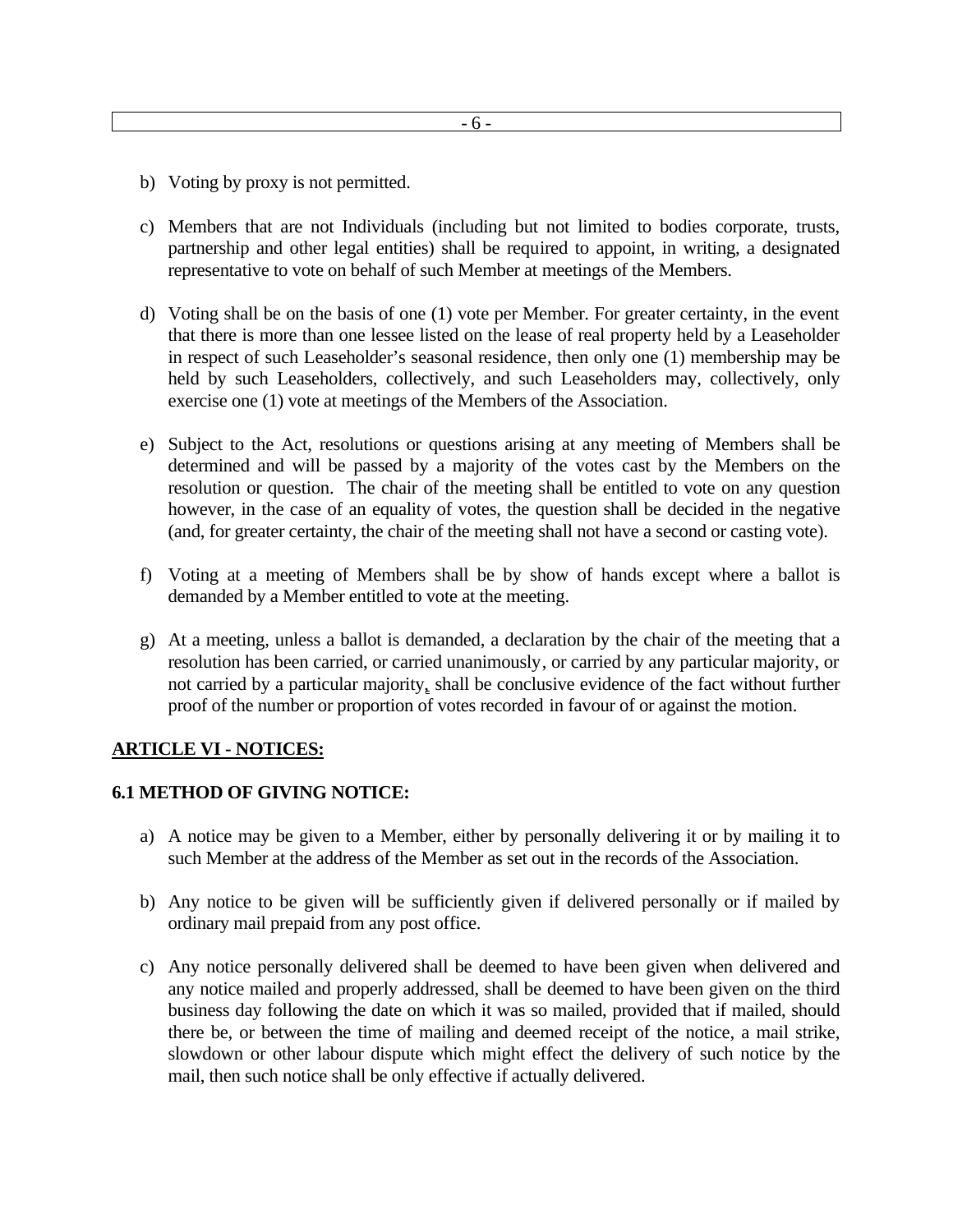d) The accidental omission to give any notice to any Member, Director, officer or auditor (if any) of the Association, or the non-receipt of any notice by Member, Director, officer or auditor (if any), or any error in any notice not affecting the substance thereof shall not invalidate any action taken at any meeting held pursuant to such notice or otherwise founded thereon.

#### **6.2WAIVER OF NOTICE:**

A Member, Director, officer or auditor, if any, may waive any notice required to be given to them under any provision of the Act or the Bylaws of the Association, and such waiver, whether given before or after the meeting or other event of which notice is required to be given, shall cure any default in giving such notice.

#### **ARTICLE VII - DIRECTORS:**

#### **7.1 POWERS OF THE BOARD:**

- a) The business and affairs of the Association shall be conducted and managed by the Board.
- b) Subject to these Bylaws, the Act and all laws affecting the Association, the Board may exercise all the powers, and do all acts and things, that the Association may exercise or do.
- c) Subject to these Bylaws, the Act and all laws affecting the Association, the Board is authorized to delegate to the President, to the Chair of the Board, or to a committee of the Board, any of the duties of the Board.

#### **7.2 NUMBER OF DIRECTORS:**

- a) Subject to the Articles of the Association, the Board of the Association shall consist of nine (9) Directors.
- b) To qualify for election or appointment as a Director (and to be eligible to maintain the position of Director), an Individual must be either a Cabin Area Representative or a Cottage Area Representative.
- c) Notwithstanding any other provision hereof, at least three (3) Directors shall be Cabin Area Representatives and at least three (3) Directors shall be Cottage Area Representatives.
- d) For purposes of determining which Individuals have been elected as Directors of the Association at any annual general meeting (or at any other meeting of the Association called for purposes of electing the Board), and notwithstanding any other provision hereof, the three (3) Individuals who are Cabin Area Representatives and who receive the highest number of votes out of all of the Cabin Area Representatives seeking election to the Board at such meeting, and the three (3) Individuals who are Cottage Owner Representatives and

- 7 -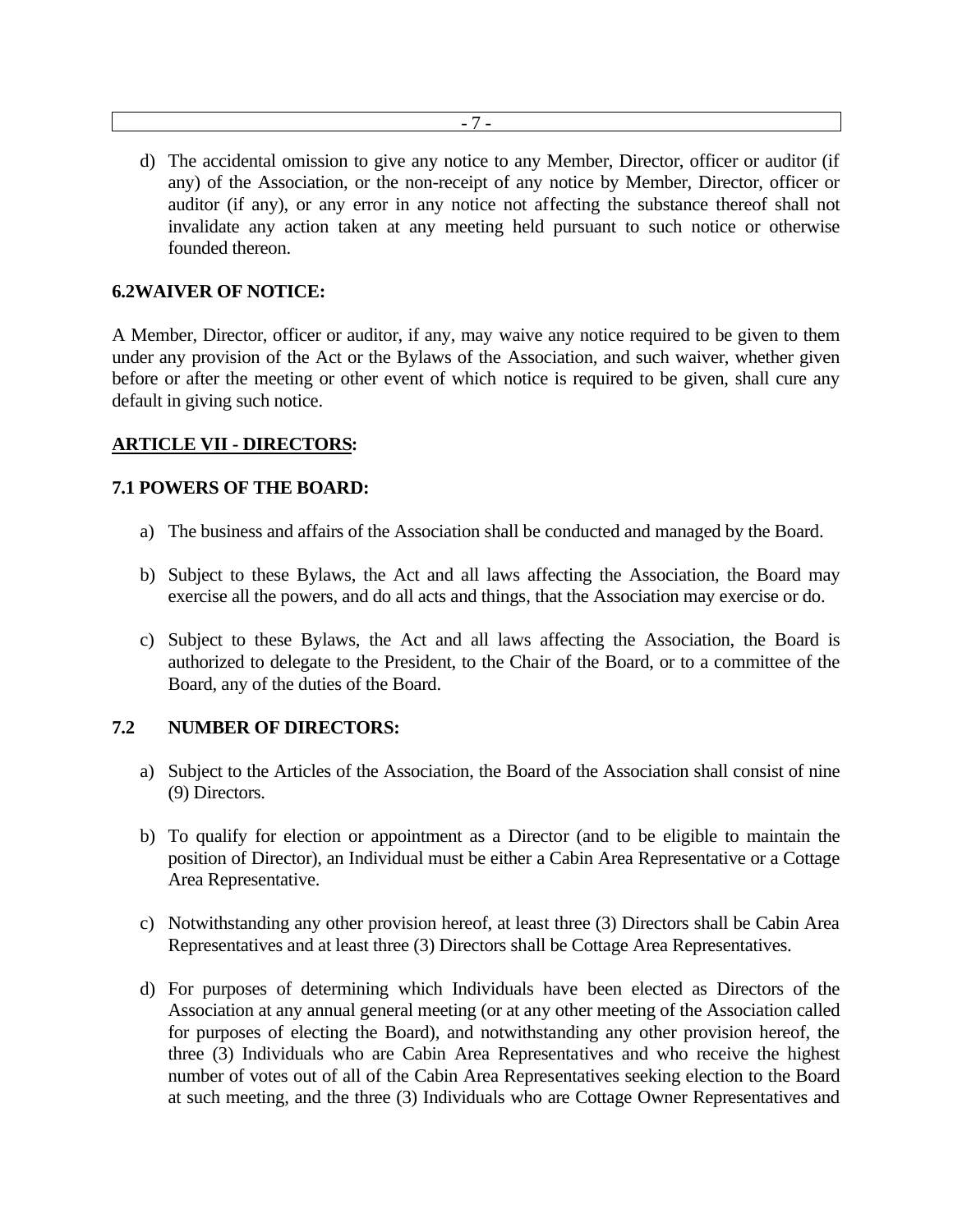- 8 -

who receive the highest number of votes out of all of the Cottage Owner Representatives seeking election to the Board at such meeting, shall be automatically elected as Directors.

e) Thereafter, the three (3) Individuals seeking election to the Board at such meeting (excluding any of those Individuals elected as Directors pursuant to subsection (d) above), who receive the highest number of votes at the annual general meeting (or any other meeting of the Association called for purposes of electing the Board) shall be elected as Directors, without regard to whether such Individuals are Cabin Area Representatives or Cottage Area Representatives.

## **7.3 ELECTION AND TERM:**

Subject to Section 7.4 and Section 7.5, the term of office for a Director shall be one (1) year or until the conclusion of the annual general meeting at which his or her successor is elected.

# **7.4 VACATION OF OFFICE:**

The office of any Director shall be vacated upon the occurrence of any of the following events:

- a) On death;
- b) If the Director resigns from office and provides written notice of such resignation to the President, the Secretary, or to the Board of the Association;
- c) If the Director is bankrupt;
- d) If the Director is removed in accordance with Section 7.5 hereof;
- e) If the Director is neither a Cabin Area Representative nor a Cottage Area Representative;
- f) If the Director fails to attend three (3) consecutive meetings of the Board, without the approval of the Board.

## **7.5 REMOVAL:**

- a) The Members may, by means of a resolution passed by at least a majority of the Members present at a meeting of the Members called for such purpose, remove a Director before the expiration of his or her term of office, and may, subject to complying with the Bylaws, elect a successor to complete the term of such removed Director's office.
- b) The Directors, by means of a resolution passed by at least a seventy-five (75%) percent majority of the Directors present at a meeting called for such purpose, remove a Director before the expiration of his or her term of office, and may, subject to complying with the Bylaws, appoint a successor to complete the term of such removed Director's office.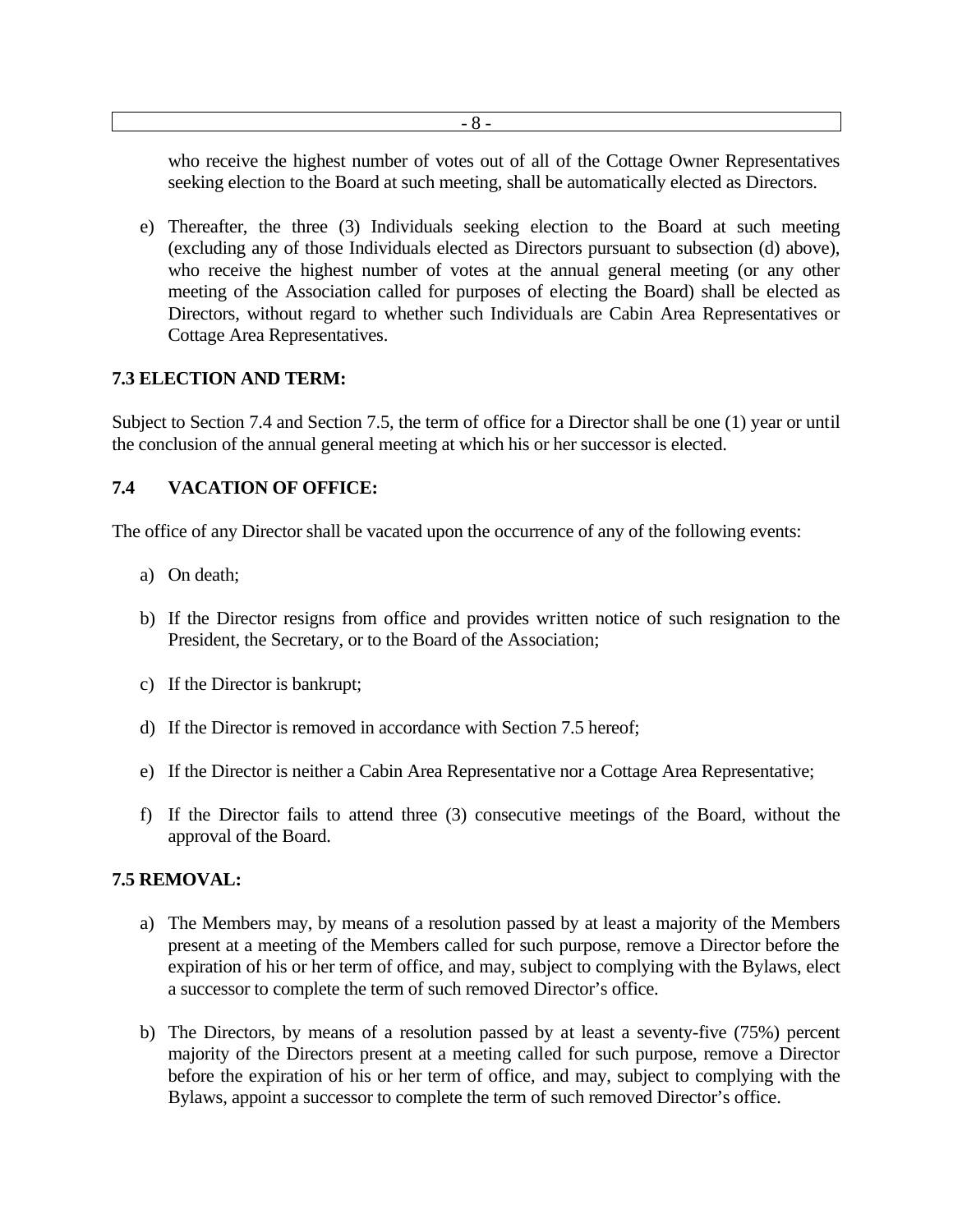#### **7.6 VACANCIES:**

- a) Subject to complying with Section 7.2 of these Bylaws, the Board may at any time and from time to time appoint a person as a Director to fill a vacancy on the Board.
- b) Subject to subsection (c), the Board shall have the option of appointing either a Cabin Area Representative or a Cottage Area Representative to fill a vacancy on the Board.
- c) If at the time a vacancy on the Board is to be filled and the requirements of Section 7.2(c) are not, at that time, satisfied, the Board shall be obligated to appoint one or more Individuals so as to ensure that the composition of the Board includes at least three (3) Directors that are Cabin Area Representatives and three (3) Directors that are Cottage Area Representatives.
- d) A Director appointed to fill a vacancy on the Board shall hold office until the next annual general meeting of the Association or until his or her successor is elected or appointed.

## **7.7 MEETINGS OF THE BOARD:**

- a) The Board shall convene a meeting of the Directors immediately after the annual general meeting of the Members.
- b) The Chair of the Board, or in his or her absence, the President of the Association, may call a meeting of the Board at any time and shall call a meeting of the Board upon the request of any two (2) Directors.
- c) Notice of the time and place of every Board meeting shall be given to each Director not less than one (1) week before the time the meeting is to be held, provided that notice of a meeting shall not be necessary if all the Directors are present or if those absent waive notice of, or otherwise signify their consent to, such meeting being held.
- d) A Director may participate in a meeting of the Board by means of conference telephone, video conference or any other communication facilities by means of which all Directors participating in such meeting can hear each other and participate. A Director participating in a Board meeting in accordance with this subsection shall be deemed to be present at the meeting and shall, unless disqualified for any other reason, be counted in the quorum therefor and be entitled to speak and vote thereat.

## **7.8 QUORUM:**

a) Subject to subsection 7.8(b), a majority of the Directors present in person, by telephone or such other means permitted in accordance with subsection 7.7(d) hereof, shall constitute a quorum for the purpose of a meeting of the Directors. No meeting of the Board shall be held unless a quorum is present.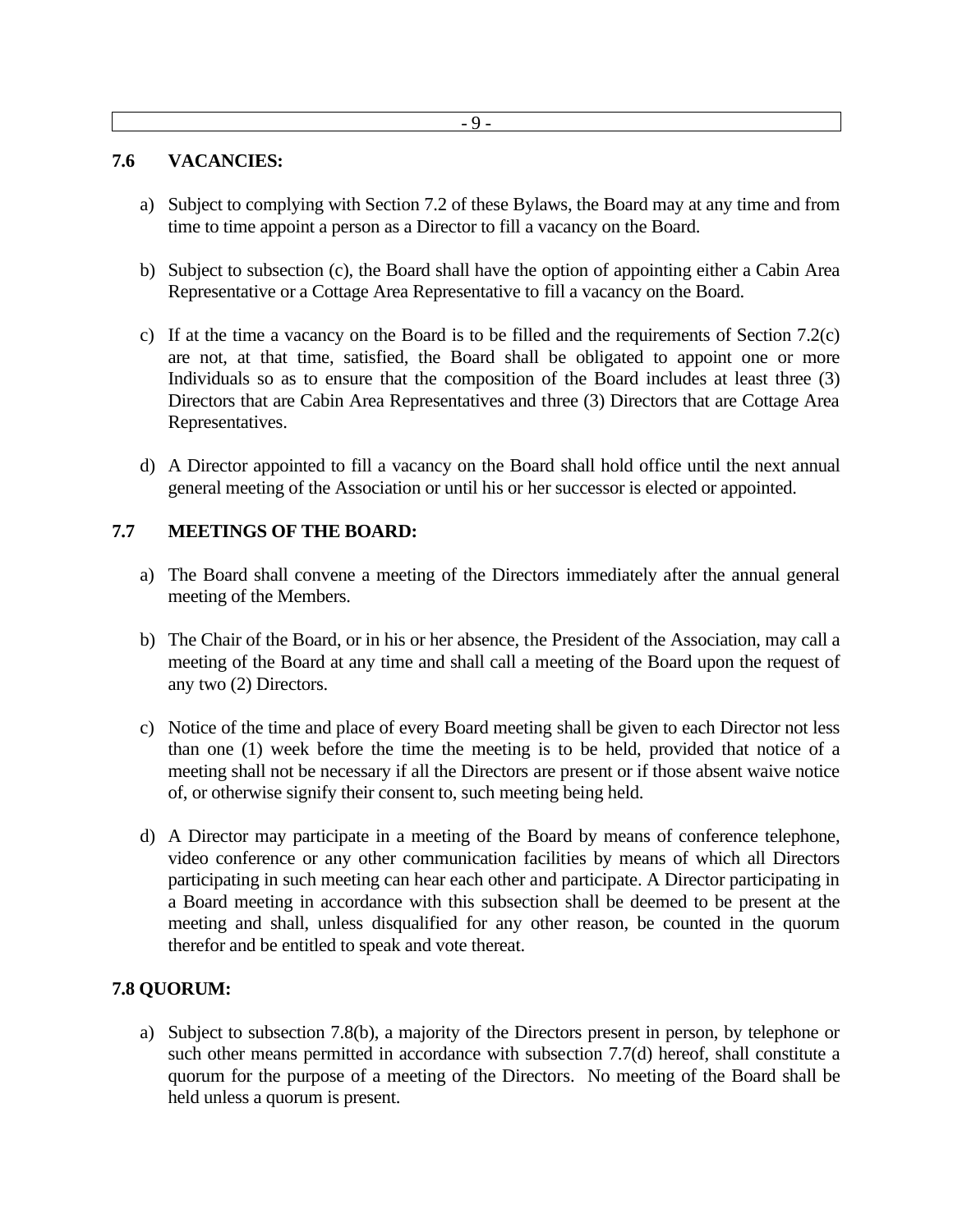- b) A meeting of the Board shall only have quorum if at least two (2) Directors present at the meeting are Cabin Area Representatives and at least two (2) Directors present at the meeting are Cottage Owner Representatives.
- c) Where there is a vacancy among the Directors, the remaining Directors may exercise all the powers of the Board.
- d) If a quorum of Directors is present at the commencement of any meeting, then quorum shall be deemed to be constituted throughout the continuance of the meeting. If a quorum is not present at the time and place fixed for the meeting in the notice thereof, the meeting shall, without further action, stand adjourned to be convened on the same day of the following week at the same place and at the same time, and those present at the adjourned meeting shall constitute a quorum.

## **7.9 CHAIR OF THE BOARD:**

- a) The Board shall from time to time choose a Director to act as the chair of the Board (the "**Chair**"). In the absence of the President, the Chair shall serve as the spokesperson for the Association. In addition to chairing meetings of the Board, the Chair shall carry out such other duties as may be required by the Board from time to time.
- b) In the absence of the Chair, the President shall act as chair of the meetings of the Board or, in the absence of the Chair and the President, the Directors shall choose one of their remaining number to act as the chair of the meeting.
- c) If the Chair is a Cottage Area Representative, then the President shall (unless otherwise unanimously agreed by the Board) be a Cabin Area Representative. If the Chair is a Cabin Area Representative, then the President shall (unless otherwise unanimously agreed by the Board) be a Cottage Area Representative.

## **7.10 VOTING:**

- a) At all meetings of the Board every Director present shall be entitled to one (1) vote.
- b) Subject to the provisions of these Bylaws, every resolution or question to be decided by the Board shall be decided by a majority of the votes cast by the Directors on the resolution or question and, in the case of an equality of votes, the question shall be decided in the negative.
- c) Notwithstanding the foregoing:
	- i. Any resolution or question that comes before the Board in respect of a matter that exclusively or primarily affects (A) the Cabin Area or (B) those Leaseholders who hold a lease in respect of a seasonal residence located in the Cabin Area shall, in addition to requiring a majority of the votes cast by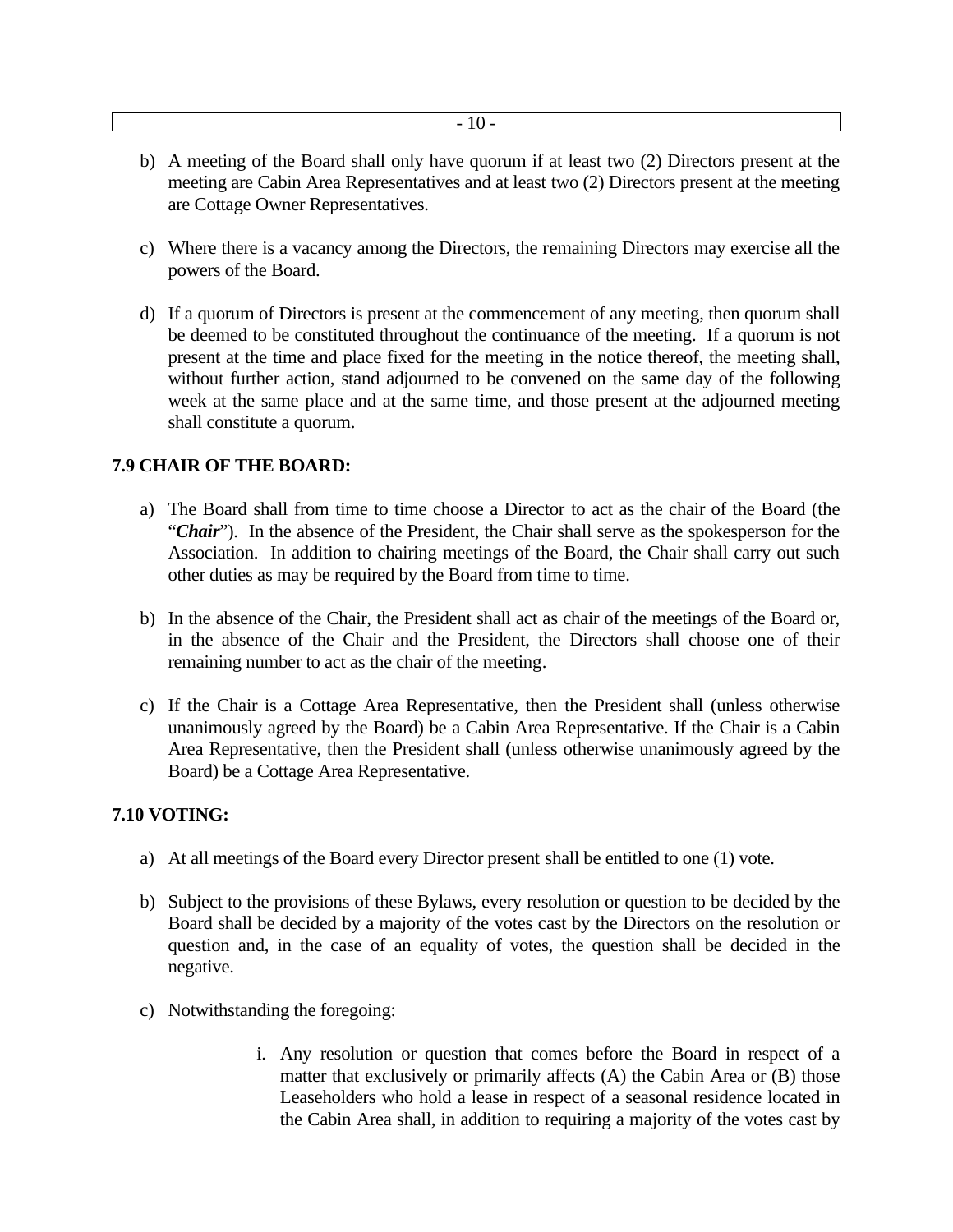- Representatives on the Board cast votes in favour of the resolution or question; and
- ii. Any resolution or question that comes before the Board in respect of a matter that exclusively or primarily affects (A) the Cottage Area or (B) those Leaseholders who hold a lease in respect of a seasonal residence located in the Cottage Area shall, in addition to requiring a majority of the votes cast by the Directors, also require that the majority of the Cottage Area Representatives on the Board cast votes in favour of the resolution or question.
- d) In the event of any disagreement or dispute as to whether a particular matter "*exclusively or primarily affects*" (i) the Cottage Area, (ii) the Cabin Area, or (iii) Leaseholders who hold a lease in respect of a seasonal residence located in the Cottage Area or the Cabin Area, as applicable, such disagreement or dispute shall be resolved as follows:

- 11 -

- i. First, and if possible, such determination shall be made by a majority of the Board (which majority must include a majority of the Cottage Area Representatives and a majority of the Cabin Area Representatives on the Board);
- ii. In the event that a majority of the Board (including, for greater certainty, a majority of the Cabin Area Representatives and a majority of the Cottage Area Representatives on the Board) are unable to agree that a particular matter does (or does not) exclusively or primarily affect (i) the Cottage Area, (ii) the Cabin Area, or (iii) Leaseholders who hold a lease in respect of a seasonal residence located in the Cottage Area or the Cabin Area, as applicable, then the matter shall be referred by the Board to the Waskesiu Community Council (or, if applicable, to the council of the municipality of Waskesiu) for a determination, and the decision of the Waskesiu Community Council (or, if applicable, the decision of the council of the municipality of Waskesiu) shall be final and binding; and
- iii. In the event that the Waskesiu Community Council (or, if applicable, the council of the municipality of Waskesiu) is unable or unwilling to make such a determination, then the matter shall be referred by the Board to a judge of the Court of Queen's Bench of Saskatchewan, in Chambers, for a determination.

# **7.11 RESOLUTIONS IN WRITING:**

A resolution in writing signed by all the Directors and placed with the minutes of the Board is as valid and effective as if regularly passed at a duly called meeting of the Board.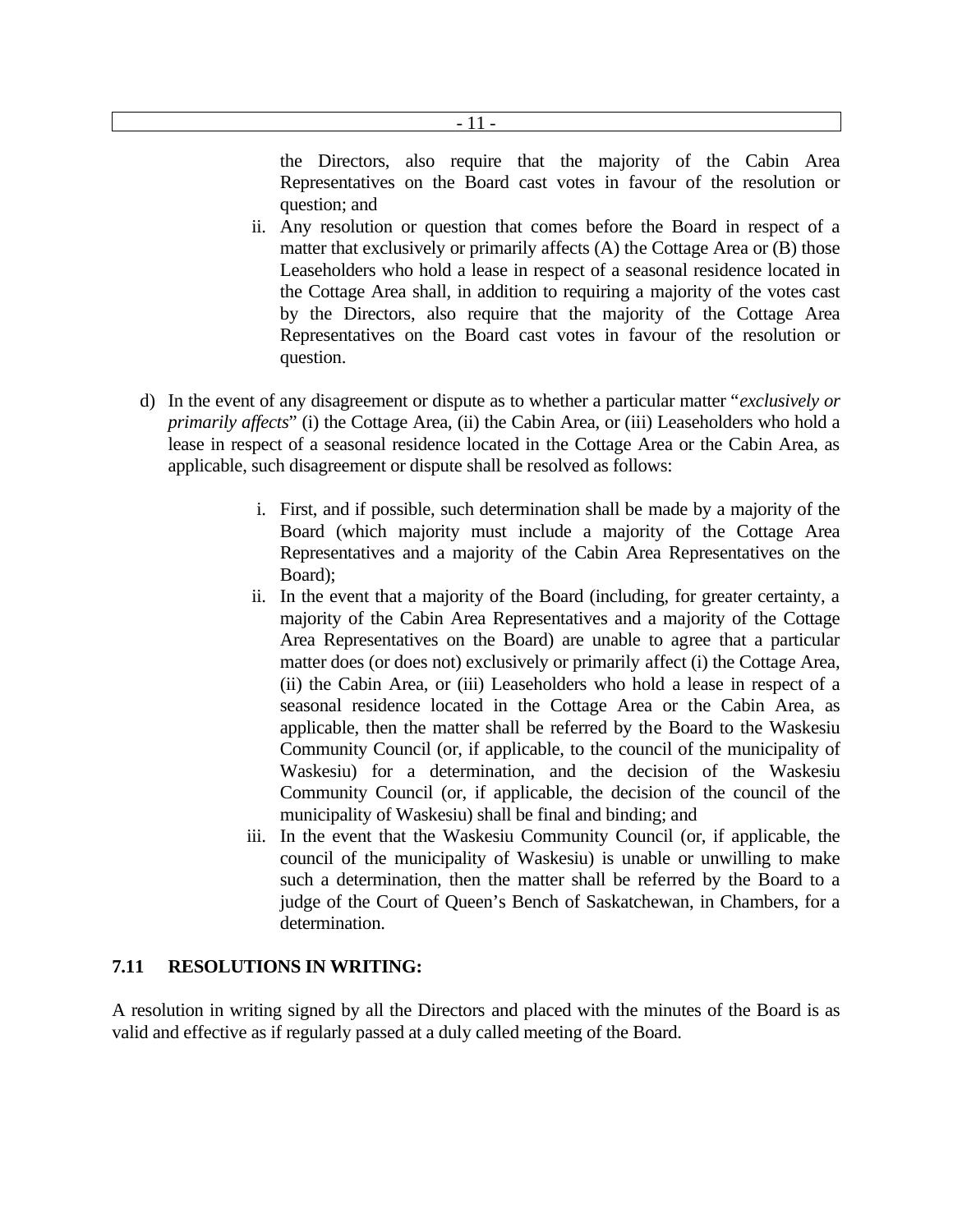#### - 12 -

#### **7.12 REMUNERATION:**

Directors shall not be compensated by the Association for being a Director, or for acting in their capacity as a Director, nor shall any Director receive any other profit from their office, but a Director may be reimbursed for all expenses necessarily and reasonably incurred while engaged in the affairs of the Association.

# **ARTICLE VIII – OFFICERS & COMMITTEE CHAIRS:**

## **8.1 APPOINTMENT OF OFFICERS & COMMITTEE CHAIRS:**

- a) Subject to these Bylaws, the President and all other officers of the Association shall be appointed (and may be removed) at any time by a majority of the Directors.
- b) Unless otherwise unanimously agreed by the Board, the President shall be a Director, and shall be the spokesperson for the Association.
- c) If the President of the Association is a Cottage Area Representative, then the Chair shall (unless otherwise unanimously agreed by the Board) be a Cabin Area Representative. If the President of the Association is a Cabin Area Representative, then the Chair shall (unless otherwise unanimously agreed by the Board) be a Cottage Area Representative.
- d) The Secretary and Treasurer are, to the extent possible, to be appointed from among the Directors, but in the event that a suitable candidate is not available the Board may appoint someone from outside the Board to act as Secretary and/or Treasurer of the Association.
- e) Subject to these Bylaws, the Chair and the President shall each be an *ex officio* Member of all committees of the Board.
- f) The Directors may nominate (for majority approval by the Board) any committee chair(s) and such other Members of the Association as may be required for any committee, and shall assign duties to them.

## **8.2 VACATION OF OFFICE:**

The office of any officer of the Association shall be vacated upon the occurrence of any of the following events:

- a) If the officer dies;
- b) If the officer resigns from office by notice in writing to the Board; or
- c) If the officer is removed in accordance with Section 8.1 or Section 8.3 hereof.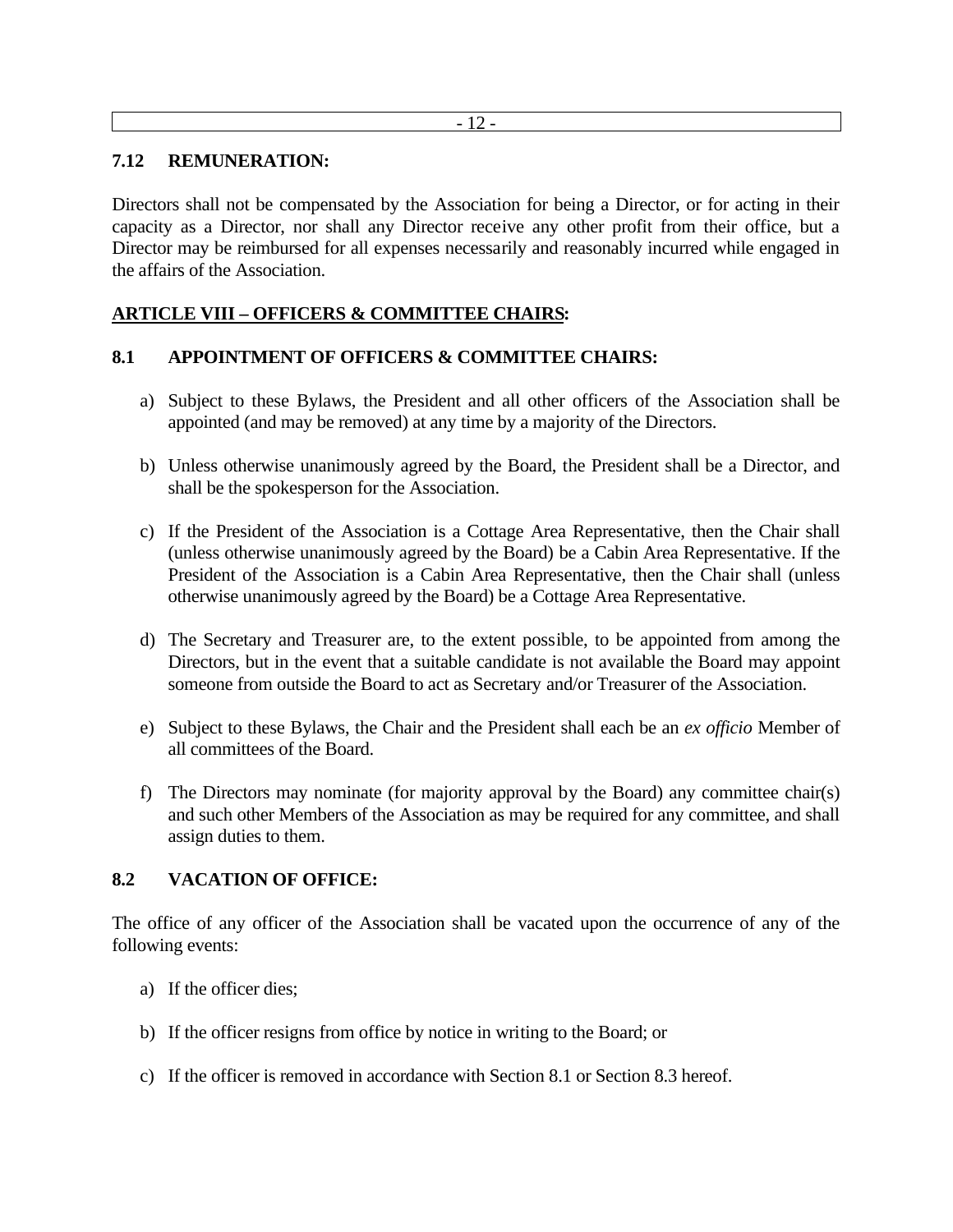#### **8.3 REMOVAL OF OFFICERS & VACANCIES:**

- a) The Board may by ordinary resolution remove any officer before the expiration of his or her term of office, and may appoint a successor to complete the term of office.
- b) The Directors may at any time and from time to time appoint a person to fill a vacancy of office.
- c) An officer appointed to fill a vacancy of office shall hold office at the pleasure of the Board.

## **ARTICLE IX - COMMITTEES:**

The Board may appoint committees from among the Members and/or the Directors, as may be deemed necessary. Unless otherwise stated in terms of reference of such committee, the term of office of all committees shall terminate at the conclusion of the next ensuing annual general meeting.

# **ARTICLE X - RULES AND REGULATIONS:**

The Board may, as it deems expedient, from time to time, by resolution, establish, amend, vary and abolish such rules and regulations not inconsistent with these Bylaws or the Act relating to:

- a) the management and operation of the Association; and
- b) the voting procedures to be followed in respect of the election of Directors at any annual or special meeting of the Members.

## **ARTICLE XI - BYLAWS:**

These Bylaws may only be amended by means of a special resolution passed by the Members of the Association present at a duly called meeting for such purpose, provided that no amendment to any of the provisions or Sections of these Bylaws that specifically reference:

- a) the Cottage Area;
- b) the Cabin Area,
- c) Cottage Area Representatives; or
- d) Cabin Area Representatives,

shall be effective unless the same is approved by means of resolution passed by not less than eighty (80%) percent majority of the Members of the Association present at a duly called meeting for such purpose.

## **ARTICLE XII - AUDIT:**

a) The year end of the Association shall be December 31.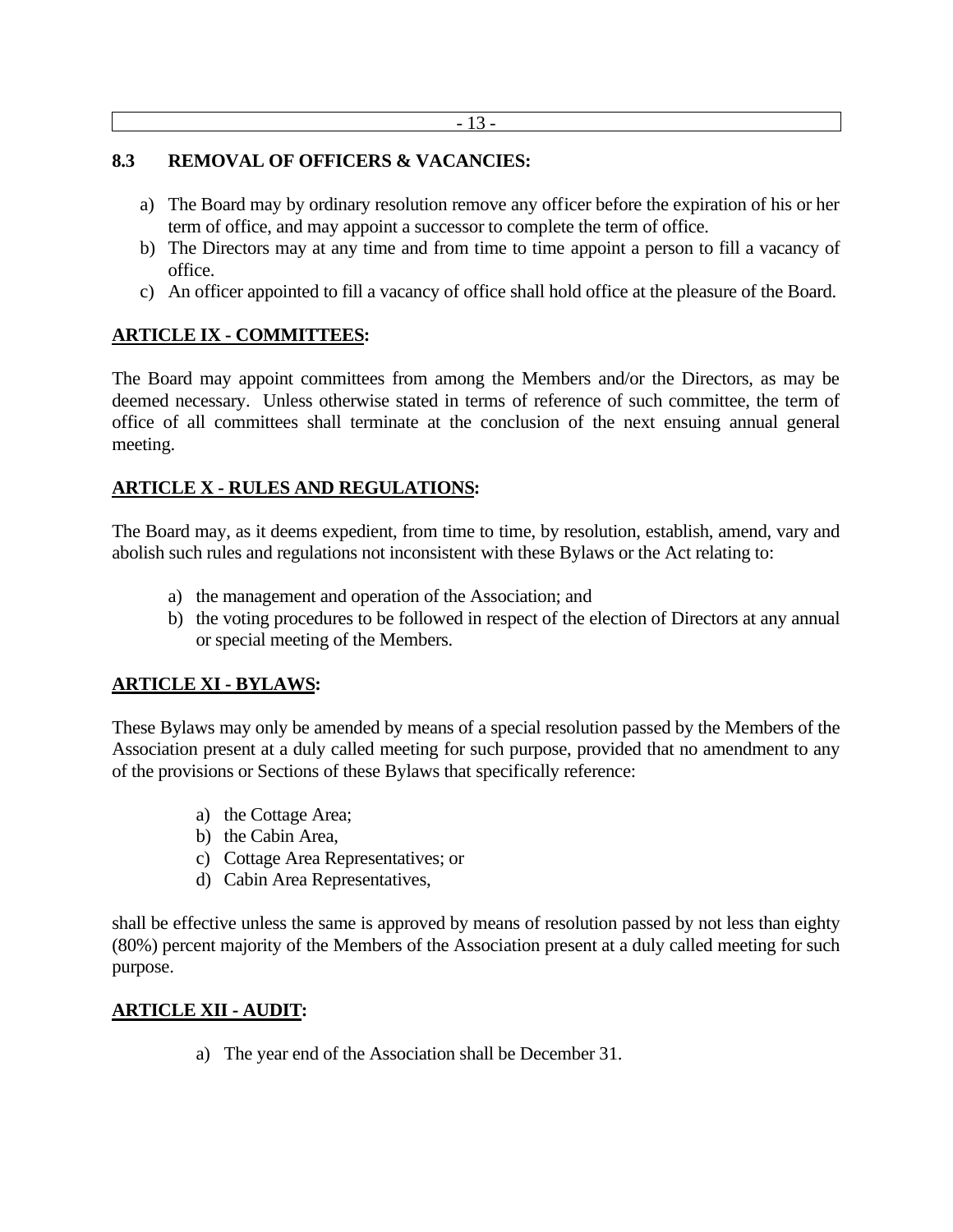- 14 -

- b) Subject to the Act, at each annual general meeting the Members may appoint (or may by unanimous agreement waive the need to appoint) auditors to audit the accounts of the Association.
- c) The signing officers of the Association for banking purposes shall include any two (2) of the following officers of the Association, namely: the President, the Chair, the Secretary and/or the Treasurer.

# **ARTICLE XIII - NON-PROFIT PURPOSE:**

## **13.1 NOT FOR PROFIT:**

The Association shall not carry on a business, trade, industry or profession for profit or gain, except as incidental to its purposes and objects.

## **13.2 DISTRIBUTIONS:**

The Association shall not distribute to the Members or to any other Person any gain, profit or dividend, or otherwise dispose of its assets without receiving full and valuable consideration, and any profits or accretions to the assets of the Association shall be used in promoting its purposes and objects.

## **13.3 LIQUIDATION AND DISSOLUTION:**

The Association shall continue until dissolved by a special resolution of the Members at a special meeting of the Association duly called for such purpose. In the event of dissolution or liquidation, all remaining property of the Association shall be distributed so that, other than the property (if any) specifically mentioned in subsection 209(2) of *The Non-profit Corporations Act, 1995* (Saskatchewan), such remaining property is transferred to:

- a) a non-profit corporation carrying on the same or similar activities in Prince Albert National Park;
- b) The Waskesiu Foundation Inc., or its successors;
- c) If the same has been incorporated under Saskatchewan law, the municipality of Waskesiu; or
- d) any combination of the bodies described in clauses (a) to (c) above.

## **13.3 INDEMNIFICATION:**

a) The Association shall indemnify a Director or officer, a former Director or officer, and his or her heirs and legal representatives, against all costs, charges, and expenses, including an amount paid to settle an action or satisfy a judgment, reasonably incurred by him or her in respect of any civil, criminal or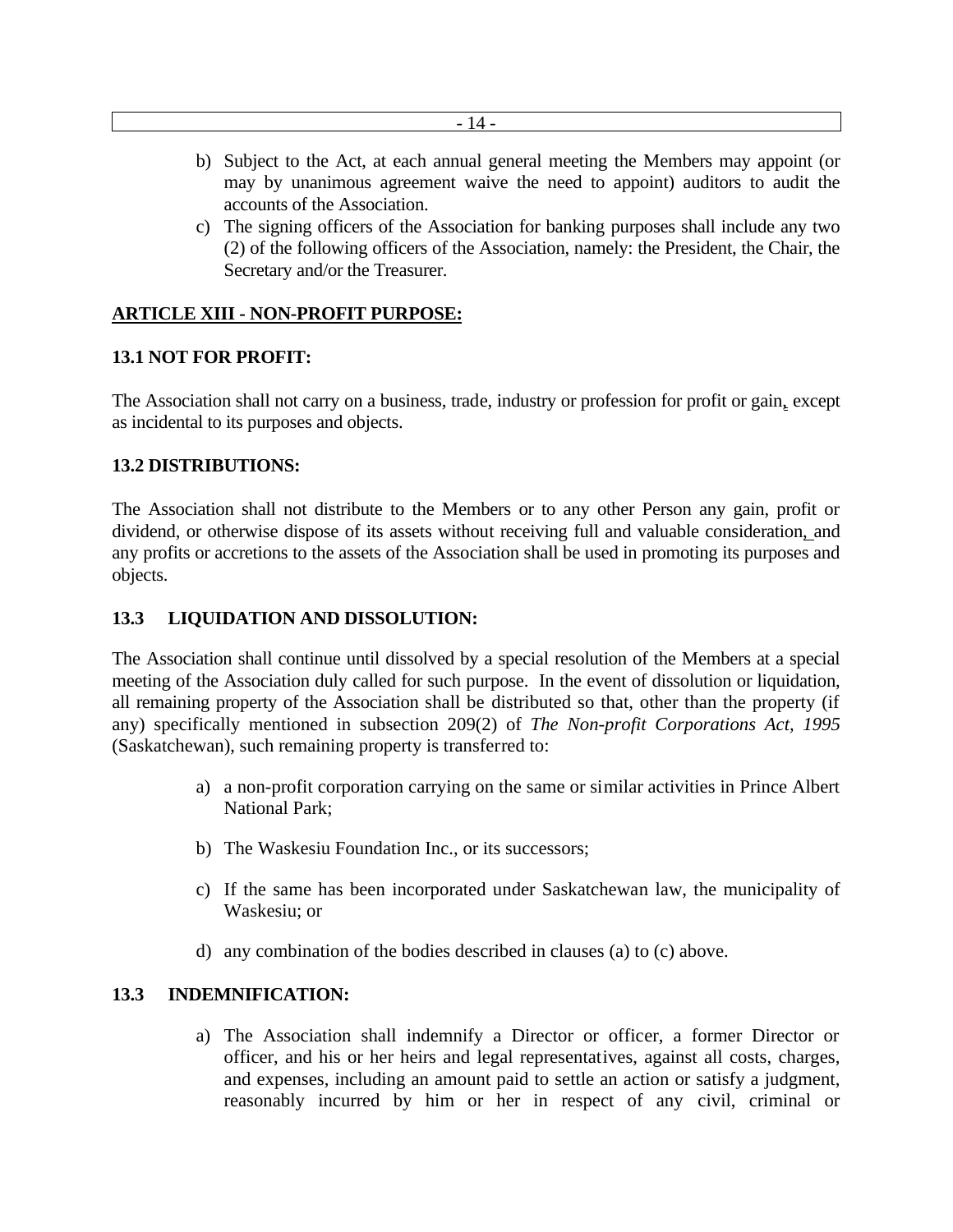administrative action or proceeding to which he or she is made a party by reason of being or having been a director or officer of the Association if:

- i. Such Director or officer acted honestly and in good faith with a view to the best interests of the Association; and
- ii. In the case of a criminal or administrative action or proceeding that is enforced by a monetary penalty, he or she had reasonable grounds for believing that his or her conduct was lawful.
- b) The Association shall also indemnify such Director or officer in such other circumstances as the Act permits or requires.
- c) Nothing in these Bylaws limits the right of any Individual entitled to indemnity to claim indemnity apart from the provisions of these Bylaws.
- d) The Association may purchase and maintain insurance for the benefit of any Individual referred to in this Section against any liability incurred by him or her in the capacity as a director or officer of the Association.

 **APPROVED** by the Members of the Association with effect as of the date of issuance of the certificate of amalgamation confirming the amalgamation of the P.A.N.P. Cottage Owners Association Inc. and the Waskesiu Cabin Owners' Association Inc.

**President** 

**APPROVED** by the Board of the Association on the \_\_\_\_\_ day of \_\_\_\_\_\_ 2008.

**Chair of the Board**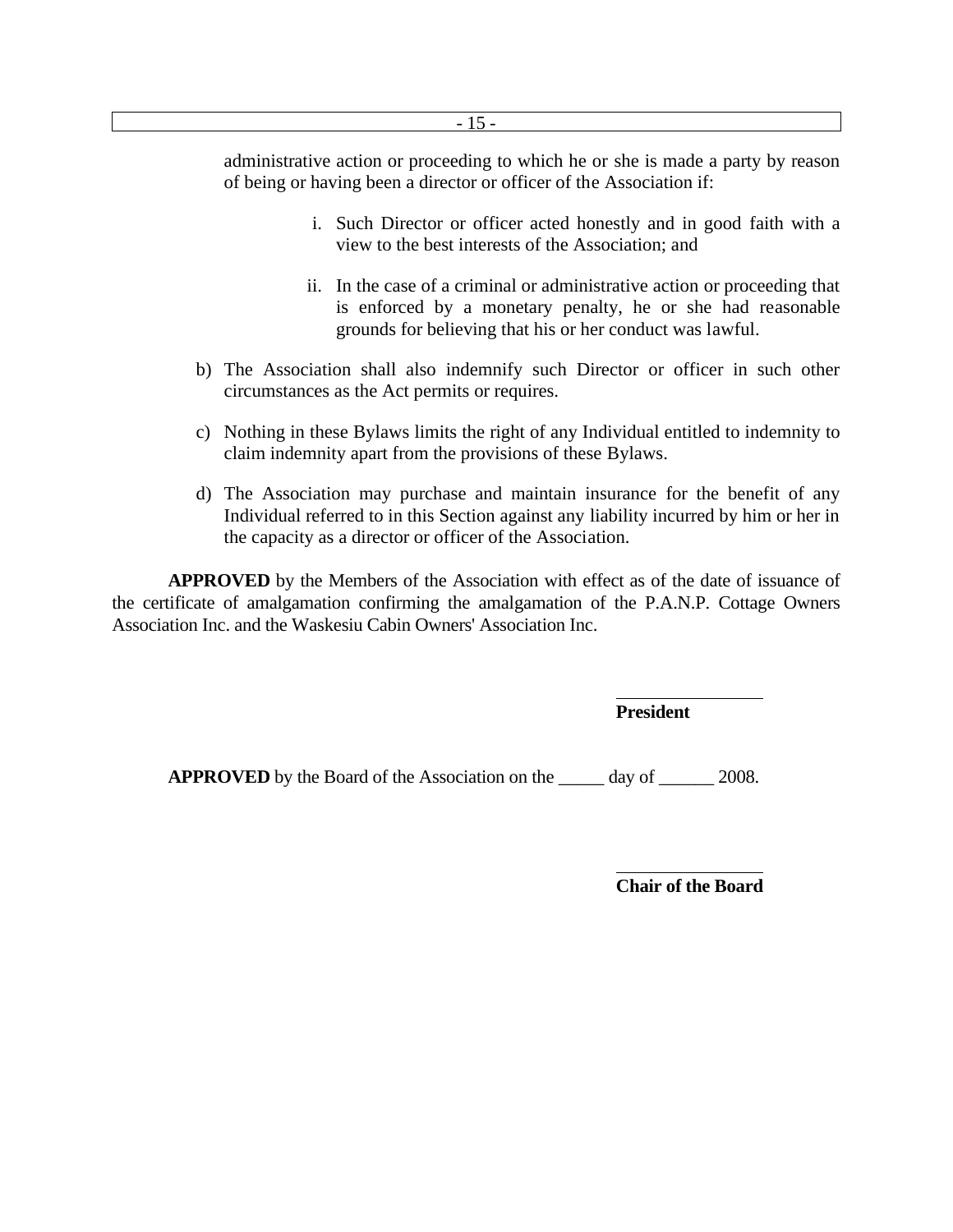# $-16-$

# **Schedule "A" Geographic Description of Cabin Area**

That portion of the Townsite of Waskesiu Prince Albert National Park comprising Plan 93824 and encompassing all lots within Blocks 11 to 23.